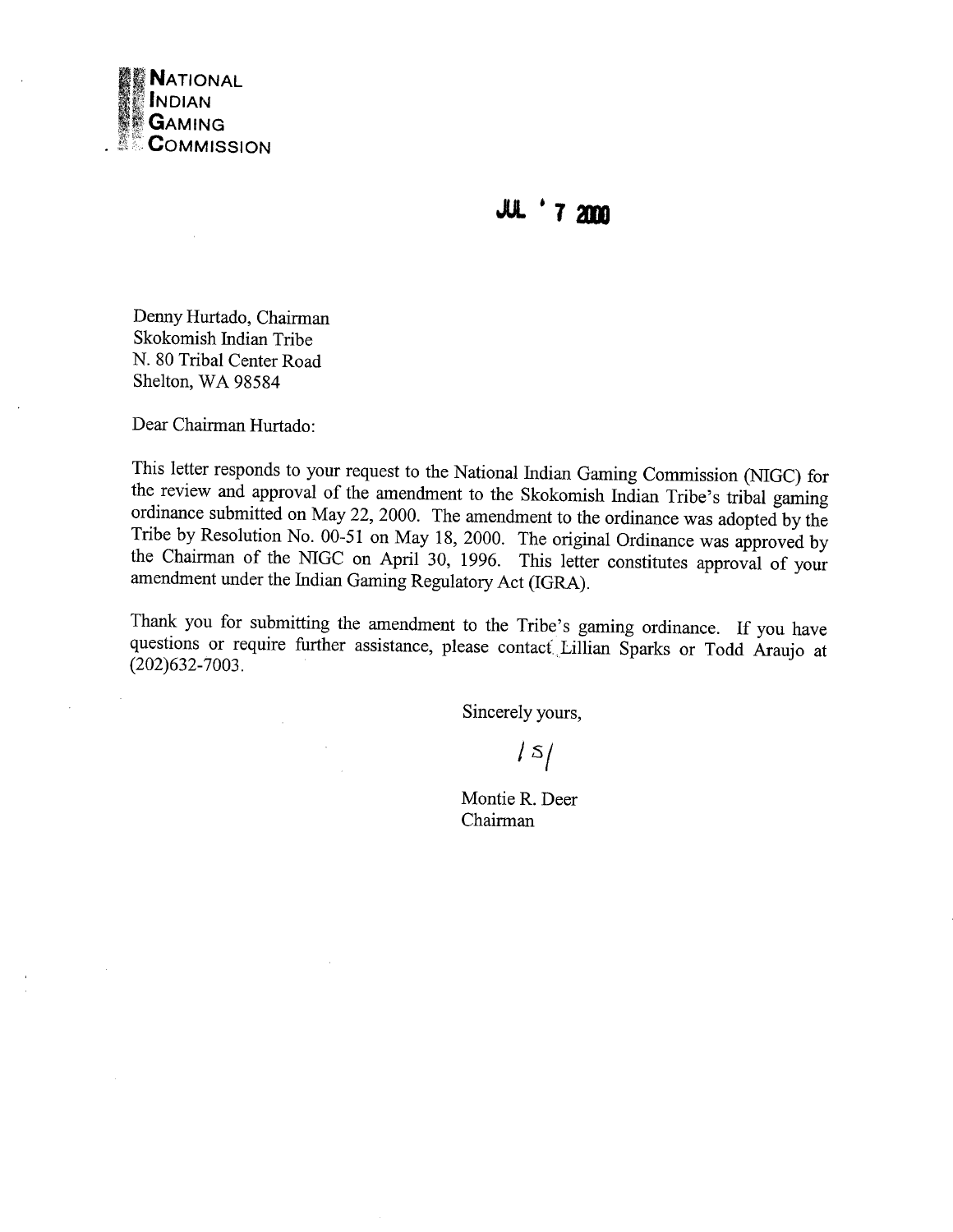

**Skokomish Indian Tribe**

**Tribal Center (360) 426-4232**

**N. <sup>80</sup> Tribal Center Road FAX: (360) 877-5943 Shelton, WA <sup>98584</sup>**

**~ 2~ ?~:;**

## **SKOKOMISH TRIBAL COUNCIL RESOLUTION NO. 00-**

**A RESOLUTION AMENDING THE GAMING CODE OF THE SKOKOMISH INDIAN TRIBE OF WASHINGTON STATE TO PERMJT GAMJNG ACTIVITIES AND FACILITIES ON INDIAN LANDS IN CONFORMITY WITH THE PRO VISIONS OF THE INDIAN GAMING REGULATORY A CT**

- **WHEREAS, the Skokomish Tribal Council is the governing body of the Skokomish Indian Tribe pursuant to the Constitution of the Skokomish Indian Tribe, approved by the Secretary of the Interior, March 17, 1980; and**
- **WHEREAS, the Skokomish Indian Tribal Council recognizes the need to enhance and strengthen the development** of the Tribe's human and natural resources, and encourages development of the **Reservation, supporting community values and goals for achieving complete self-determination as a Nation; and**
- **WHEREAS, on May 25, 1995, the Skokomish Indian Tribe and the State of Washington executed <sup>a</sup> Class III Gaming Compact pursuant to the Indian Gaming Regulatory Act of 1988, Pub.L.lOO-497, codified at <sup>25</sup> U.S.C. Section <sup>2701</sup> etseq. And <sup>18</sup> U.S.C. Section 1166-1168; and**
- **WHEREAS, pursuant to Resolution No. 95-73 dated July 31, 1995, the Skokomish Tribal Council approved the Class III Gaming Compact, and such compact has been approved by the Secretary of the Interior and is in full force and effect; and**
- **WHEREAS, on February 28, 1996, the Skokomish Tribal Council enacted the Gaming Code of the Skokomish Indian Tribe of Washington State, approved by the National Indian Gaming Commission on April 30, 1996; and**
- **WHEREAS, the Indian Gaming Regulatory Act (IGRA), Public Law 100-497, <sup>102</sup> Stat. 2426, <sup>25</sup> U.S.C. §~ 2701-2721 (1988), as amended, governs the conduct of gaming on indian lands; and**
- WHEREAS, 25 U.S.C. § 2710 authorizes Class II and Class III gaming activities on Indian lands and 25 **U.S.C. § 2703(4) defines Indian lands as:**
	- **(A) all lands within the limits of any Indian reservation; and**

(B) any lands title to which is either held in trust by the United States for the benefit of **any Indian tribe or~ individual or held by any Indian tribe or individual subject to restriction by the United States against alienation and over which an Indian tribe exercises governmental power; and**

**ORIGINAL**

**Skokomish Tribal Council Resolution No.** *bc***l S<sup>p</sup><sub>2</sub>. Section 10. <b>Page** 1